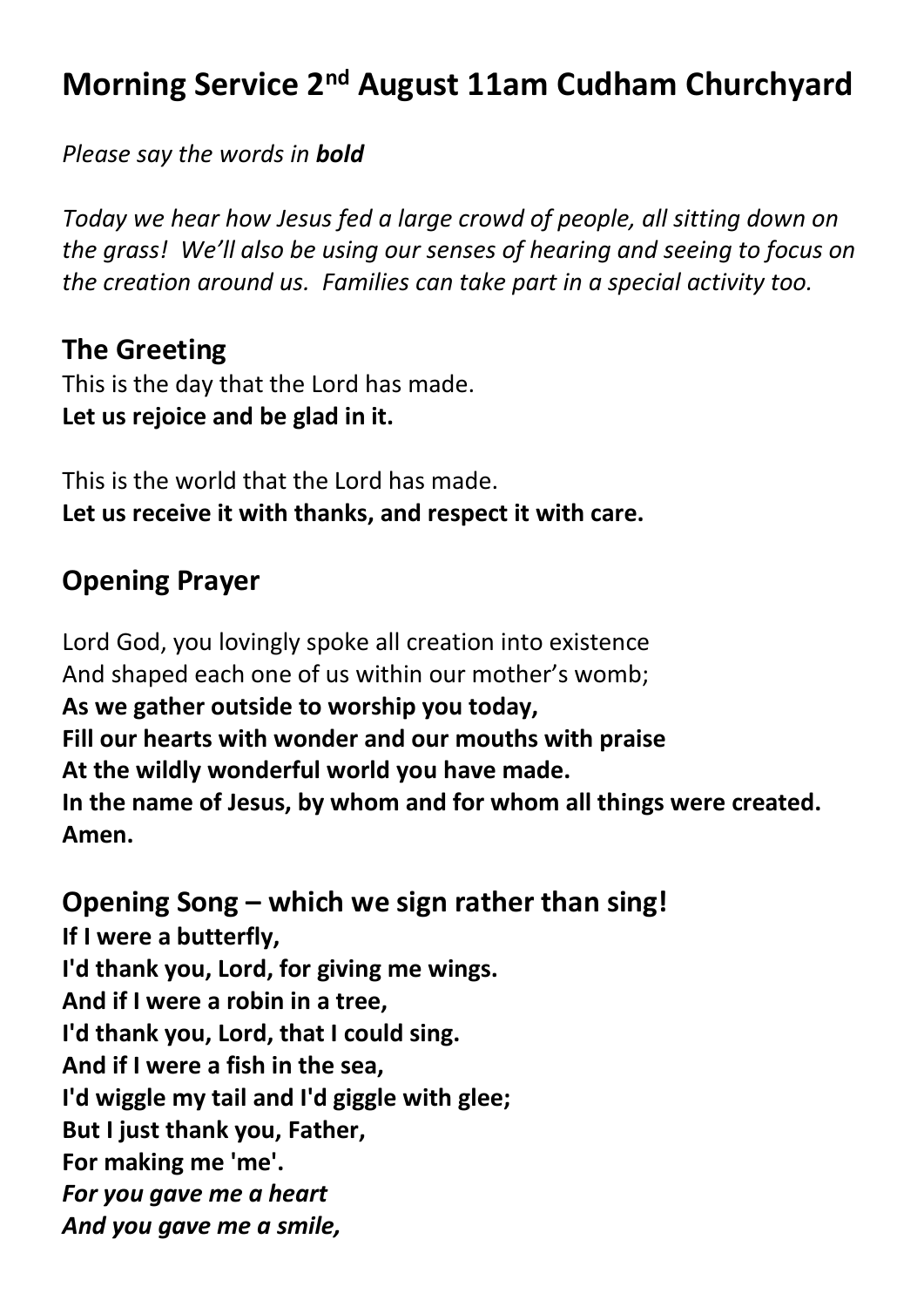*You gave me Jesus And you made me your child, And I just thank you, Father, For making me 'me'.*

**If I were an elephant, I'd thank you, Lord, by raising my trunk, And if I were a kangaroo, You know I'd hop right up to you. And if I were an octopus, I'd thank you, Lord, for my fine looks; But I just thank you, Father, For making me 'me'.** *For you gave me a heart And you gave me a smile, You gave me Jesus And you made me your child, And I just thank you, Father, For making me 'me'.*

**If I were a wiggly worm, I'd thank you, Lord, that I could squirm. And if I were a billy goat, I'd thank you, Lord, for my strong throat. And if I were a fuzzy-wuzzy bear, I'd thank you, Lord, for my fuzzy-wuzzy hair; But I just thank you, Father, For making me 'me'.** *For you gave me a heart And you gave me a smile, You gave me Jesus And you made me your child, And I just thank you, Father, For making me 'me'.*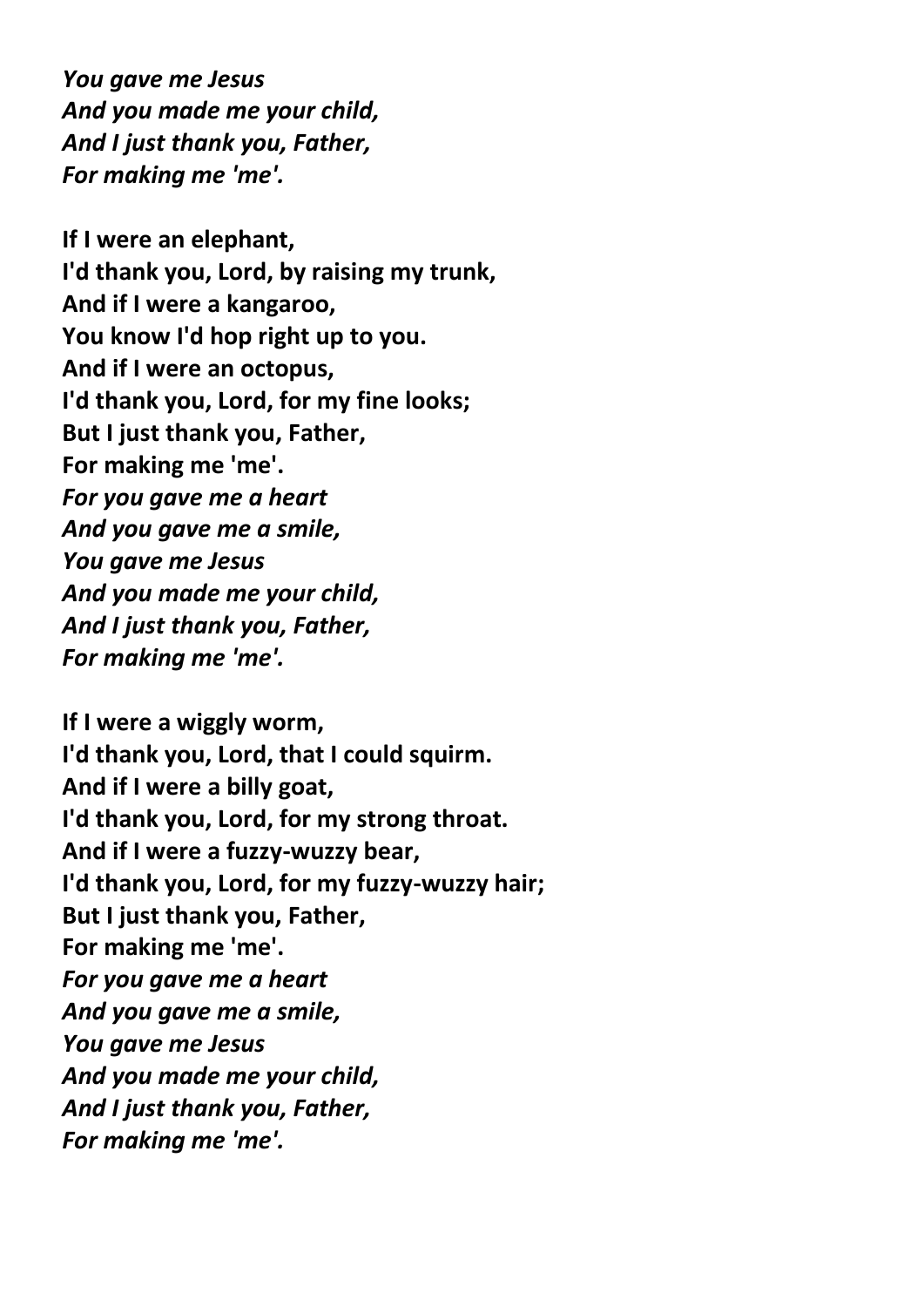# *We now spend time reflecting on our need to say sorry and to hear God forgive us.*

On the  $6<sup>th</sup>$  day of creation God brought humankind into being – both male and female – Created in the image of God to look after the whole of creation, filled with the breath of God's creative Spirit. *(pause to listen to your own breathing)* God saw everything that he had made. **And indeed, it was very good.**

But sin came into the world through humankind's disobedience, and we acknowledge our part of that in silence now.

Sometimes, Lord, I know I don't listen properly to you. I'm easily distracted, or I listen, but still go my own way, putting myself first.

#### **Forgiven by you, I can start anew.**

Sometimes, Lord, I don't trust you to meet my needs, to take care of me, to feed me with food both physical and spiritual. **Forgiven by you, I can start anew.**

Sometimes, Lord, I'm anything but prepared for my journey with you. **Forgiven by you, I can start anew.**

Sometimes, Lord, I look for my own ways out of a situation, instead of seeking and trusting you. **Forgiven by you, I can start anew. Amen.**

May the God of love bring us back to himself, forgive us our sins, and assure us of his eternal love in Jesus Christ our Lord. **Amen.**

## **Bible Reading Matthew 14:13-21**

 $13$  Jesus withdrew by boat privately to a solitary place. Hearing of this, the crowds followed him on foot from the towns. <sup>14</sup>When Jesus landed and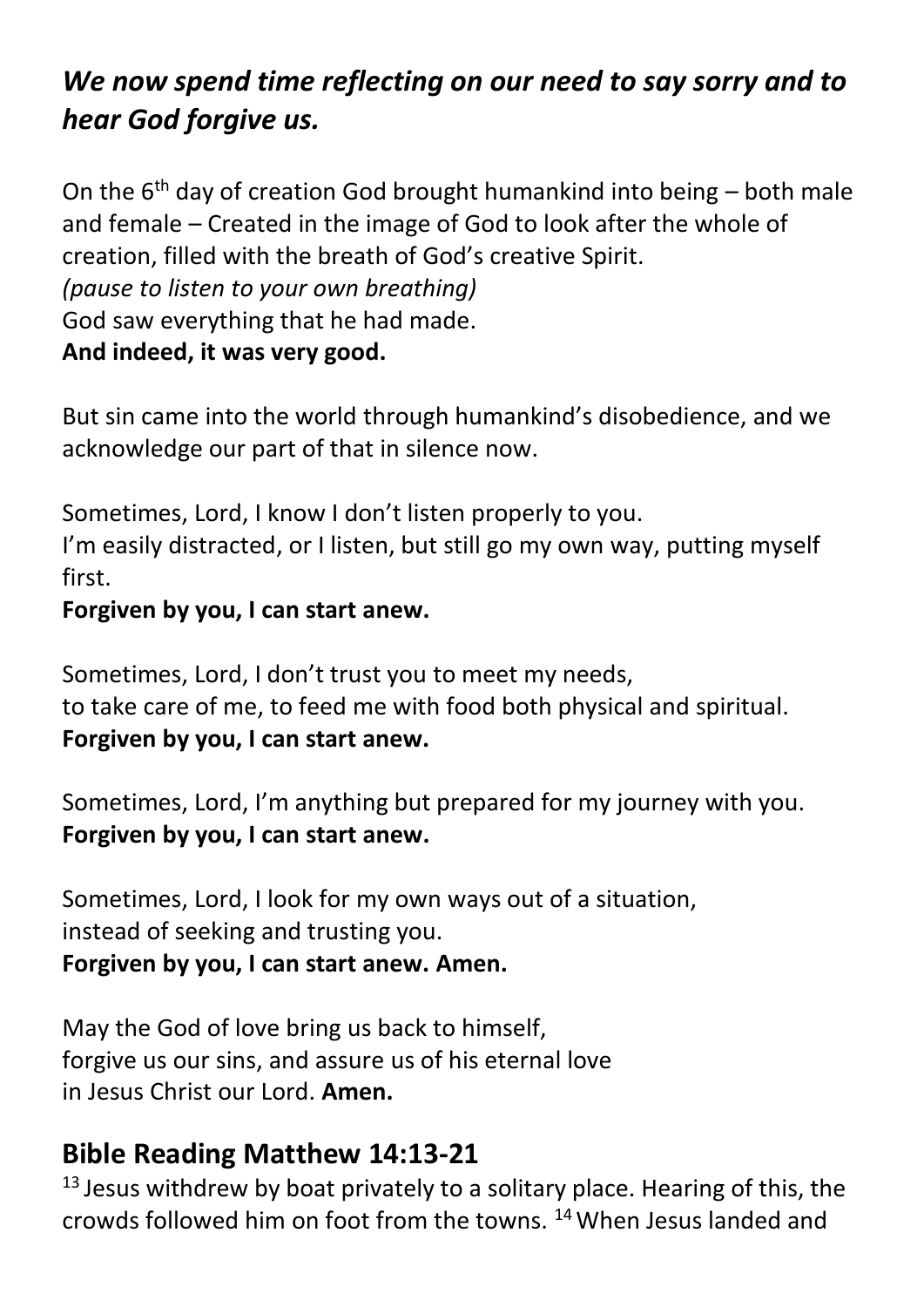saw a large crowd, he had compassion on them and healed those who were ill.<sup>15</sup> As evening approached, the disciples came to him and said, 'This is a remote place, and it's already getting late. Send the crowds away, so that they can go to the villages and buy themselves some food.'  $16$  Jesus replied, 'They do not need to go away. You give them something to eat.' <sup>17</sup> 'We have here only five loaves of bread and two fish,' they answered.

 $18$  'Bring them here to me,' he said.  $19$  And he told the people to sit down on the grass. Taking the five loaves and the two fish and looking up to heaven, he gave thanks and broke the loaves. Then he gave them to the disciples, and the disciples gave them to the people. <sup>20</sup> They all ate and were satisfied, and the disciples picked up twelve basketfuls of broken pieces that were left over. <sup>21</sup> The number of those who ate was about five thousand men, besides women and children.

## **Talk**

It's great to be outside as we are, there's a real feeling of summer around, even though there remains that lingering feeling that things are not as they once were due to Covid19 – that's true of our schools. Even though children will be returning to school in September, one part of school life that will not be able to resume is daily assembly or collective worship. I'll still be preparing weekly videos for our local schools – that's been both a challenge and an opportunity – how else can I appear three times in the same place as I did for Trinity! Often at school I try to get children to understand the difference between the things that Jesus said and did – healing people, teaching them, and the stories that Jesus told – like the parables we've been thinking about over the last few weeks in our services – from the lost sheep and lost son, to parables about pearls, weeds, fishing nets, treasure and all the others. Have a think for a moment – I wonder which is your favourite? (quietly share it with the person near you). In our gospel reading last week, we heard Matthew comment that Jesus never taught the crowd anything except in parables, and how one of the Psalms echoes this, saying in them are revealed deep and hidden mysteries of God.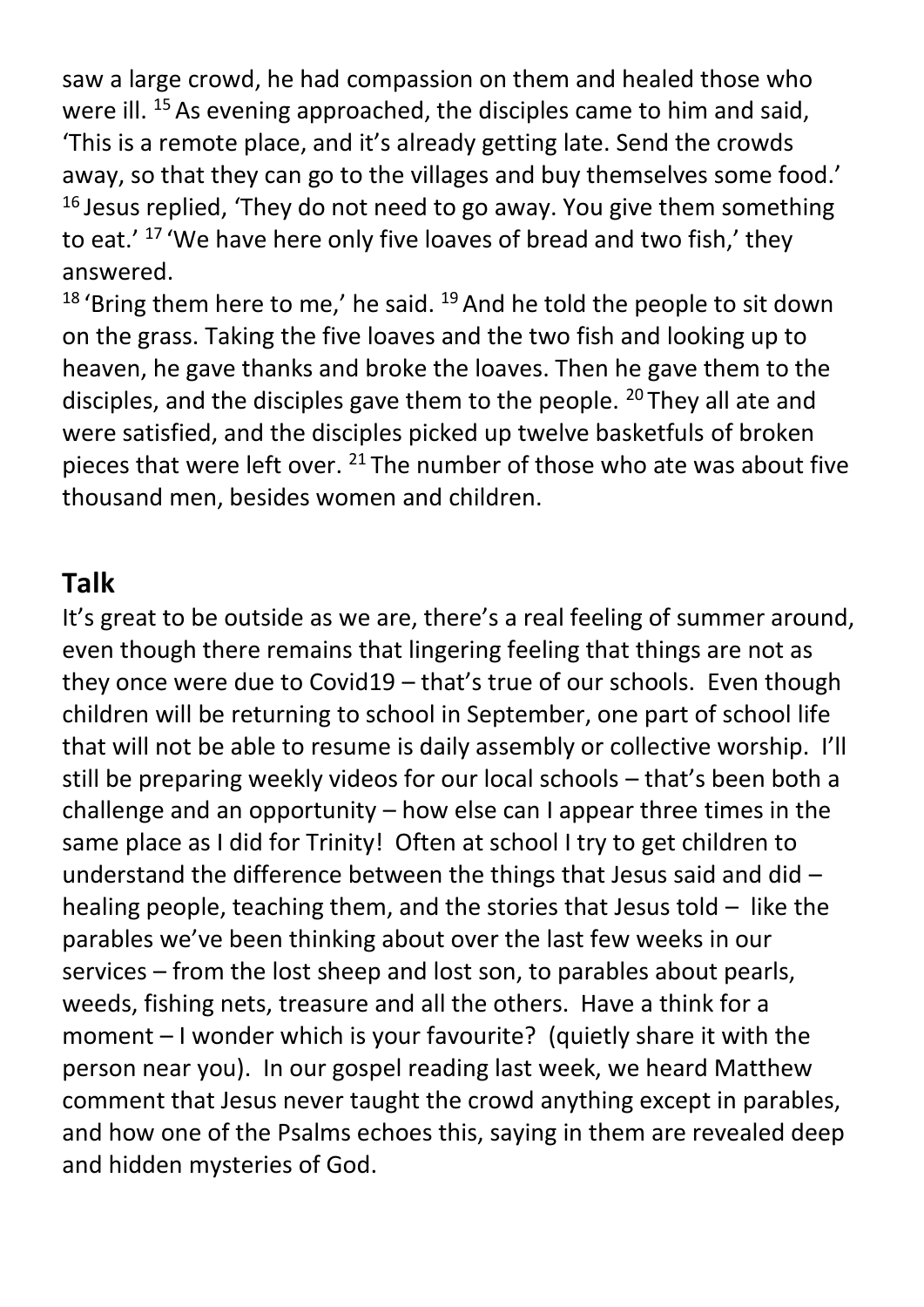And so to today's reading – is it a thing that Jesus did or a parable? What do you think? I wonder if it's both! Like many of the prophets of old, what Jesus does here is an acted parable – and like the parables, there's the face value – Jesus does an amazing miracle, feeding this crowd of 5000 men, plus the women and the children – something in today's restriction we can't begin to imagine! Jesus shows his compassion for people who need God in their lives, and Jesus once again tests his disciples faith – you give them something to eat, revealing how they can't look beyond the material instead of relying on Jesus and his amazing power at work.

## So where's the parable?

Firstly, there are echoes of the people of God of old. For many in the crowd they will have reflected on how God provided for his wandering people in the desert long ago, and so this even reminded them that they are still God's people and that Jesus is a much more powerful leader than Moses – one who can be trusted to provide spiritually as well as physically. And the disciples 'how can we feed' also echoes how sometimes as people of faith we demonstrate little faith, unable to look beyond the logical instead of trusting God in all things.

Second, this event reminds us that God uses ordinary people to do extraordinary things when we listen to Jesus. Look again at this event – who fed the people? The disciples found the young boy with his meagre lunch, and then yes, Jesus takes it, offers it and gives it… to the disciples who distribute it to the crowd. As God's people there are new challenges ahead, and we might need to listen afresh to what Jesus is calling us to do within our community as he takes, breaks, and blesses.

And so, thirdly, there's a parable here if we see ourselves as part of the crowd. There's a modern take on this event, which anyone who's arranged a party (remember those!) will echo-as members of the crowd say 'is it vegan' 'I can't do fish' 'how much will it cost'? Jesus offers us life, and life in all its fullness, but so often we want to challenge, question, doubt, instead of having faith like little children – remember the one who offered his lunch – Matthew doesn't mention him but the other gospel writers do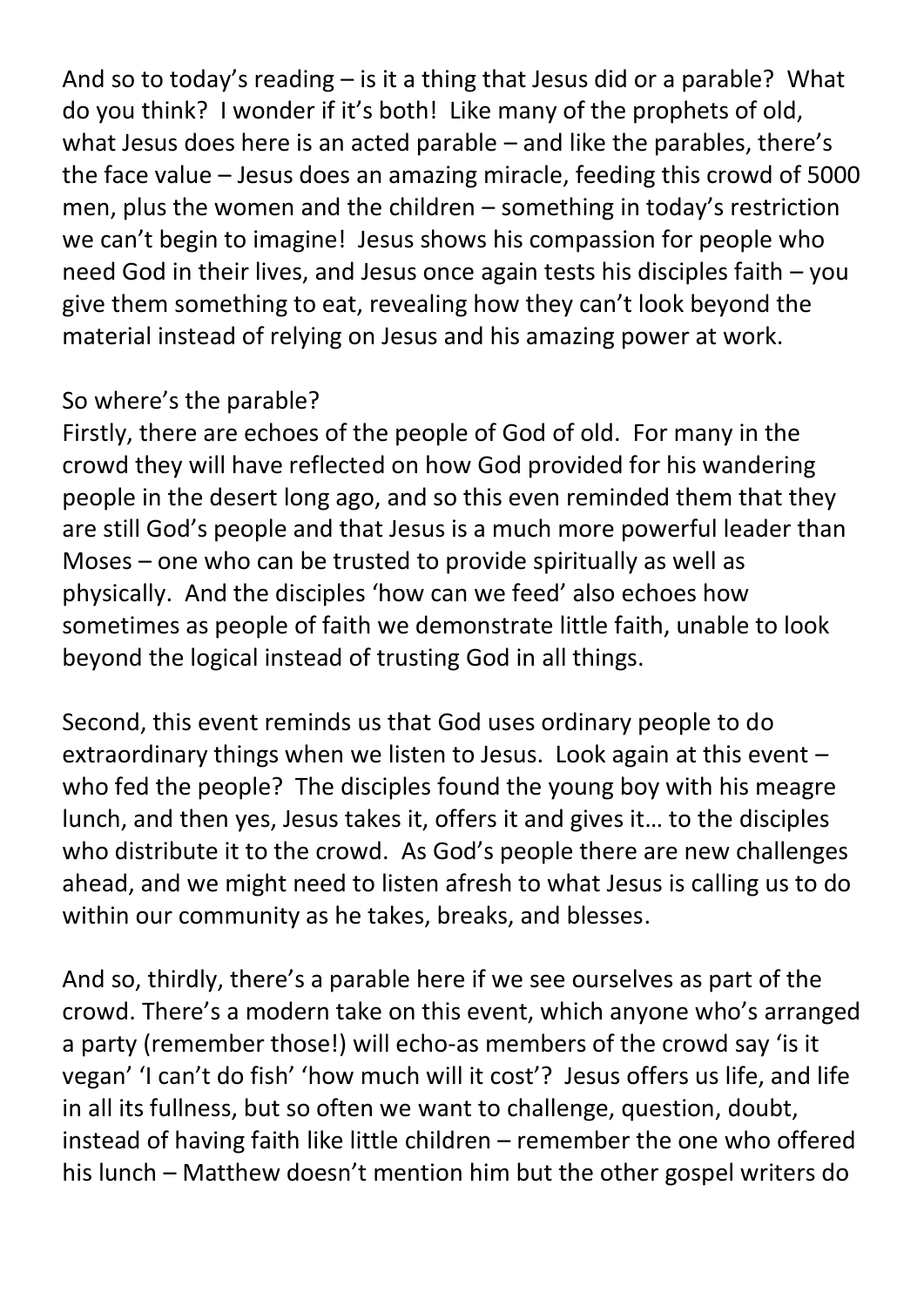– maybe he saw something, was ready to experience something that the disciples and the crowd could not.

I wonder if we today, here outside sitting on the grass are another parable? Are we listening to Jesus? Do we expect him to meet with us and call us to take steps of faith? Will we let him serve us through the lives of others? Enjoy the beauty of what we see, feel, hear and experience around us – that's been one of the positive features of the last few months, give thanks to God for it, and bless others as we let Jesus bless us here today and each time we meet.

## **Music for reflection**

## **The Creed**

Do you believe and trust in God the Father, source of all being and life, the one for whom we exist? **We believe and trust in him.**

Do you believe and trust in God the Son, who took our human nature, died for us and rose again? **We believe and trust in him.**

Do you believe and trust in God the Holy Spirit, who gives life to the people of God and makes Christ known in the world? **We believe and trust in him.**

This is the faith of the Church. **This is our faith. We believe and trust in one God, Father, Son and Holy Spirit. Amen.**

**The prayers –** *the response is 'open my senses, Lord'*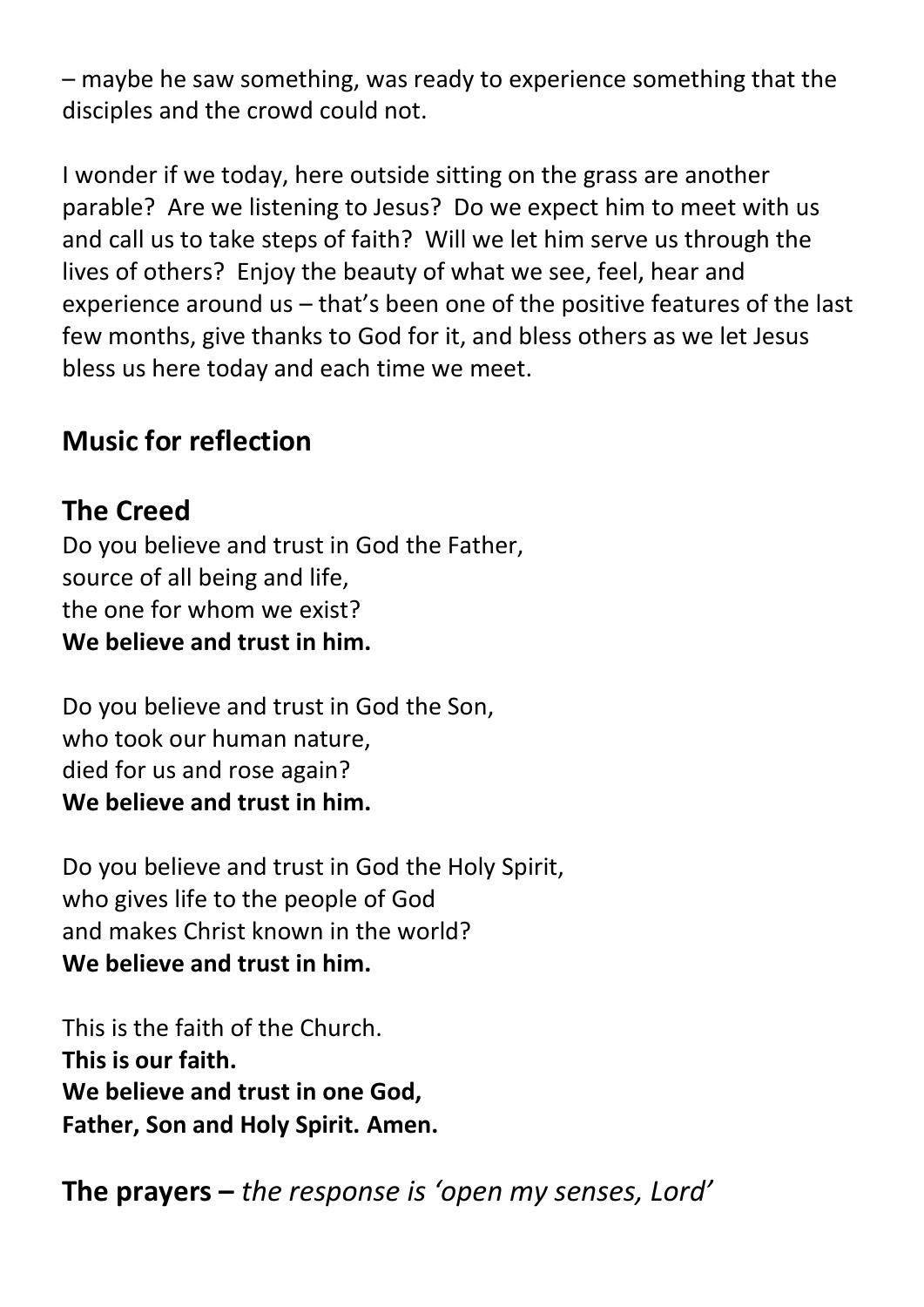#### **Open my senses, Lord,**

to understand and answer the needs of others.

Keep my ears attuned to the laughter of children, my eyes to the needs of the hidden. **Open my senses, Lord**

Let my nose smell the beauty of flowers and transform the earth's decay to the scent of fecundity. **Open my senses, Lord.**

May my touch be gentle in raising up those who live under a heavy burden. **Open my senses, Lord.**

May I savour the taste of your abundance and make the earth sustainable for all. **Open my senses, Lord.**

Jesus taught us to call God our Father, so in faith and trust we pray: **Our Father in heaven, hallowed be your name, your kingdom come, your will be done, on earth as in heaven. Give us today our daily bread. Forgive us our sins as we forgive those who sin against us. Lead us not into temptation but deliver us from evil. For the kingdom, the power, and the glory are yours now and for ever. Amen.**

## *Let's hear how families got on with the activity…*

**Closing song –** *which again we sign rather than sing!* **Jesus, Jesus, here I am; Jesus, Jesus, take my hand; You give to everyone a love that won't end; Thank you, Jesus; you're my friend.**